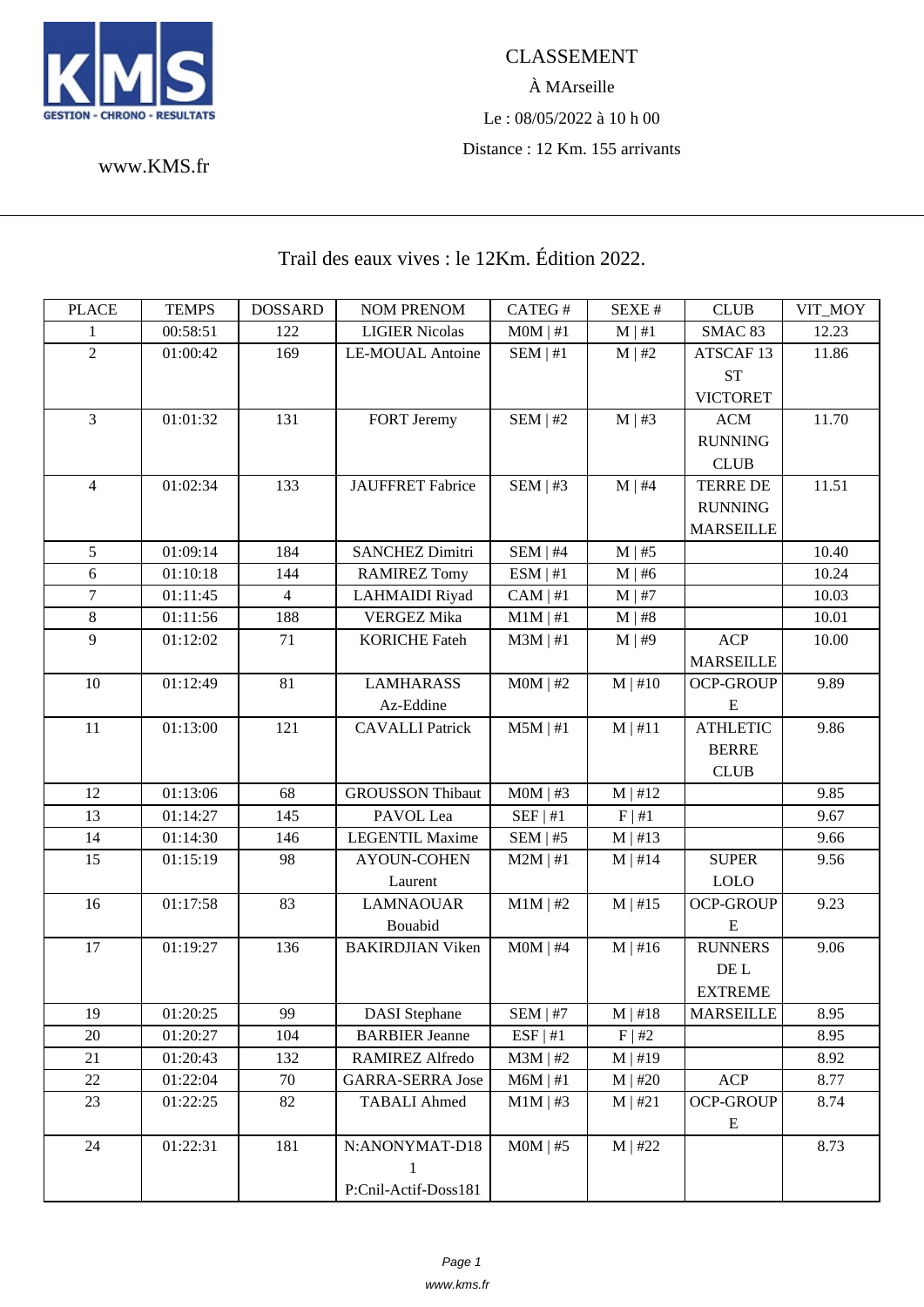| LLAUL | L LIVIII IJ | <u> חשדיממה ח</u> | NUM TNENUM                       | CATLO T       | NL/NL π     | CLUD                 | YII_MUI |
|-------|-------------|-------------------|----------------------------------|---------------|-------------|----------------------|---------|
| 25    | 01:22:35    | 110               | <b>LASSIAZ</b> Alexandre         | $SEM$   #8    | $M$   #23   | <b>SALON</b>         | 8.72    |
|       |             |                   |                                  |               |             | <b>TRIATHLO</b>      |         |
|       |             |                   |                                  |               |             | ${\bf N}$            |         |
| 26    | 01:23:22    | 112               | <b>AVONDO Flavien</b>            | SEM   #9      | $M$   #24   |                      | 8.64    |
| 27    | 01:23:37    | 171               | <b>COSTE Pierre</b>              | $M3M$   #3    | $M$   #25   | CSPCG 13             | 8.61    |
| 28    | 01:23:48    | 62                | <b>AMBROSINO</b> Serge           | $M4M \mid #1$ | $M$   #26   | <b>ACP-MARS</b>      | 8.59    |
|       |             |                   |                                  |               |             | <b>EILLE</b>         |         |
| 29    | 01:24:09    | 10                | <b>MORENO Nicolas</b>            | $MOM$   #6    | $M$   #27   | <b>ECLAIR</b>        | 8.56    |
|       |             |                   |                                  |               |             | <b>PROVENCE</b>      |         |
| 30    | 01:24:24    | 153               | PECQUEUX Laure                   | SEF   #2      | $F \mid #3$ | CAP                  | 8.53    |
|       |             |                   |                                  |               |             | <b>GARONNE</b>       |         |
|       |             |                   |                                  |               |             | <b>LE PRADET</b>     |         |
| 31    | 01:24:36    | 170               | <b>GAUTIER Suzel</b>             | $M2F$   #1    | F   #4      | <b>ST</b>            | 8.51    |
|       |             |                   |                                  |               |             | <b>MANDRIER</b>      |         |
| 32    | 01:24:47    | 178               | <b>DUFAU</b> Mathieu             | $MOM$   #7    | $M$   #28   |                      | 8.49    |
| 33    | 01:24:47    | 182               | <b>CLEMENTI Fabien</b>           | $M2M$   #2    | $M$   #29   |                      | 8.49    |
| 34    | 01:24:51    | 67                | <b>LECA Florence</b>             | SEF   #3      | F   #5      |                      | 8.49    |
| 35    | 01:24:54    | 116               | <b>VIMEUX Benoit</b>             | SEM   #10     | $M$   #30   |                      | 8.48    |
| 36    | 01:24:57    | 96                | <b>KAHN</b> Nina                 | $SEF$   #4    | $F \mid #6$ | <b>COUDOUX</b>       | 8.48    |
|       |             |                   |                                  |               |             | <b>OLYMPIQU</b>      |         |
|       |             |                   |                                  |               |             | E                    |         |
| 37    | 01:24:59    | 97                | <b>VENTURA</b> Adeline           | $SEF$   #5    | F   #7      |                      | 8.47    |
| 38    | 01:25:06    | 130               | <b>MICHEL Herve</b>              | $M3M$   #4    | $M$   #31   |                      | 8.46    |
| 39    | 01:25:46    | 31<br>168         | POUSSET Margaux<br>LE-GAL Lorene | $SEF$   #6    | F   #8      | ATSCAF <sub>13</sub> | 8.39    |
| 40    | 01:25:53    |                   |                                  | $SEF$   #7    | F   #9      | <b>ST</b>            | 8.38    |
|       |             |                   |                                  |               |             | <b>VICTORET</b>      |         |
| 41    | 01:26:11    | 85                | <b>REBOUL</b>                    | $MOM$   #8    | $M$   #32   | <b>LES</b>           | 8.35    |
|       |             |                   | Jean-Philippe                    |               |             | <b>RUNNERS</b>       |         |
|       |             |                   |                                  |               |             | DE                   |         |
|       |             |                   |                                  |               |             | <b>L'EXTREME</b>     |         |
| 42    | 01:26:23    | 180               | <b>DRUERE</b> Cassandre          | $SEF$   #8    | F   #10     |                      | 8.33    |
| 43    | 01:26:32    | 179               | <b>FOURNY Catherine</b>          | $M5F$   #1    | F   #11     | <b>ENDURANC</b>      | 8.32    |
|       |             |                   |                                  |               |             | E 13                 |         |
|       |             |                   |                                  |               |             | <b>MARSEILLE</b>     |         |
| 44    | 01:26:47    | 40                | <b>SILVESTRE Sandra</b>          | $M3F$   #1    | F   #12     | <b>TCO</b>           | 8.30    |
| 45    | 01:26:47    | 127               | NADEAU Jean-Paul                 | $M6M$   #2    | $M$   #33   | <b>TCO</b>           | 8.30    |
| 46    | 01:26:50    | 79                | <b>BOUCHERIE Charles</b>         | SEM   #11     | $M$   #34   |                      | 8.29    |
| 47    | 01:26:56    | 51                | <b>BERTHOMIEU</b>                | SEM   #12     | $M$   #35   |                      | 8.28    |
|       |             |                   | Thibaut                          |               |             |                      |         |
| 48    | 01:26:57    | 185               | <b>GASPARINI</b> Sandrine        | $M3F$   #2    | F   #13     | OCC-OLYM             | 8.28    |
|       |             |                   |                                  |               |             | <b>PIQUE</b>         |         |
|       |             |                   |                                  |               |             | <b>CABRIES</b>       |         |
|       |             |                   |                                  |               |             | <b>CALAS</b>         |         |
| 49    | 01:26:57    | 103               | <b>MARCON Xavier</b>             | $MOM$   #9    | $M$   #36   |                      | 8.28    |
| 50    | 01:27:00    | 186               | <b>CHALON</b> Philippe           | $M3M$   #5    | $M$   #37   |                      | 8.28    |
| 51    | 01:27:02    | 23                | <b>TOMMASINO Marie</b>           | M3F   #3      | $F$   #14   |                      | 8.27    |
| 52    | 01:27:09    | 108               | <b>CHARPENTIER</b>               | $M5M$   #2    | $M$   #38   | <b>OLYMPIQU</b>      | 8.26    |
|       |             |                   | Gerard                           |               |             | <b>E CABRIES</b>     |         |
|       |             |                   |                                  |               |             | <b>CALAS</b>         |         |
| 53    | 01:27:09    | 76                | MISSIRLI Michel                  | $M1M$   #4    | $M$   #39   |                      | 8.26    |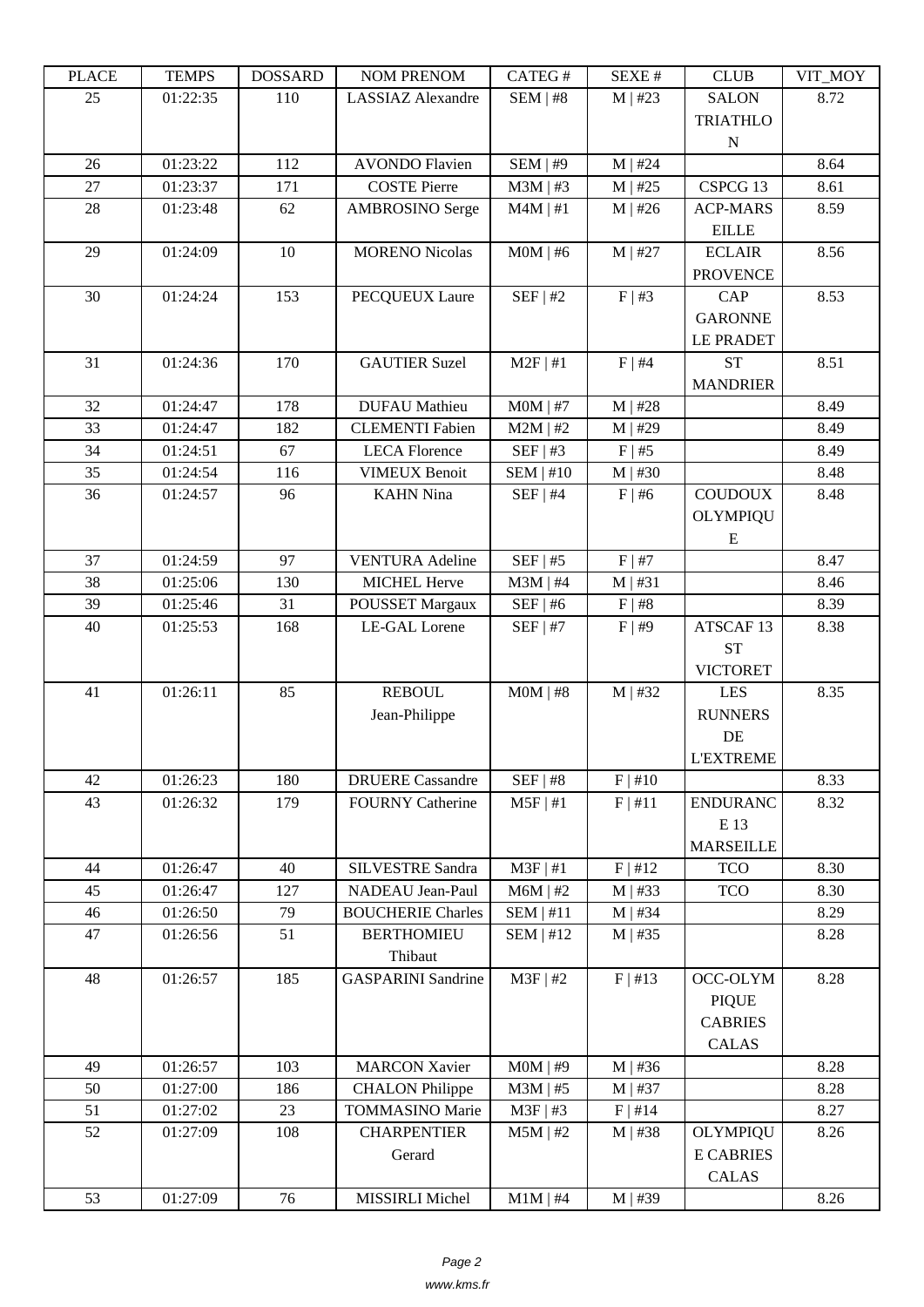| LLAUD  | <u>ר דוגודו</u> | <b>UUUUUUU</b> | <b>NUMERICAY</b>         | CATLO T     | DL/AL π      | CLUD             | VII_NIVI |
|--------|-----------------|----------------|--------------------------|-------------|--------------|------------------|----------|
| 54     | 01:27:44        | 124            | <b>SALAUN Christophe</b> | $M1M$   #5  | $M$   #40    |                  | 8.21     |
| 55     | 01:29:42        | 135            | <b>PAWLIEZ Elyse</b>     | SEF   #9    | $F$   #15    |                  | 8.03     |
| 56     | 01:29:45        | $\overline{7}$ | <b>LEPIDI</b> Thomas     | $SEM$   #13 | M   #41      |                  | 8.02     |
| 57     | 01:29:59        | 101            | <b>CHRISSOKERAKIS</b>    | $MOF$   #1  | F   #16      | AS               | 8.00     |
|        |                 |                | Estelle                  |             |              | <b>CARNOUX</b>   |          |
|        |                 |                |                          |             |              | <b>JOGGING</b>   |          |
| 58     | 01:30:13        | 22             | <b>JEAN Guillaume</b>    | $M2M$   #3  | $M$   #42    |                  | 7.98     |
| 59     | 01:30:34        | 60             | <b>AUBERT Christian</b>  | $M7M$   #1  | $M$   #43    | <b>TEAM</b>      | 7.95     |
|        |                 |                |                          |             |              | <b>CORBU</b>     |          |
| 60     | 01:30:57        | 9              | <b>GENTIL Mathilda</b>   | SEF   #10   | F   #17      |                  | 7.92     |
| 61     | 01:31:18        | 126            | <b>DUBOIS</b> Sebastien  | $M1M$   #6  | $M$   #44    |                  | 7.89     |
| 62     | 01:31:35        | 92             | <b>JEUNOT</b> Louise     | SEF   #11   | F   #18      |                  | 7.86     |
| 63     | 01:32:01        | 86             | <b>WOIMANT Antoine</b>   | $M1M$   #7  | $M$   #45    | <b>RUNNERS</b>   | 7.82     |
|        |                 |                |                          |             |              | DE               |          |
|        |                 |                |                          |             |              | <b>L'EXTREME</b> |          |
| 64     | 01:32:06        | 172            | <b>PAPIN Cedric</b>      | $M2M$   #4  | $M$   #46    |                  | 7.82     |
| 65     | 01:32:08        | 187            | ROUSSEL Zohra            | M3F   #4    | $F$   #19    | <b>TRAIL</b>     | 7.81     |
|        |                 |                |                          |             |              | <b>CLUB</b>      |          |
|        |                 |                |                          |             |              | <b>D'OLLIOUL</b> |          |
|        |                 |                |                          |             |              | ES               |          |
| 66     | 01:32:16        | 8              | <b>CLARA</b> Franco      | SEF   #12   | $F$   #20    |                  | 7.80     |
| 67     | 01:32:23        | 134            | <b>THOMAS Raphael</b>    | $M2M$   #5  | $M$   #47    |                  | 7.79     |
| 68     | 01:32:40        | 56             | <b>GIULY Anthony</b>     | $MOM$   #10 | $M$   #48    |                  | 7.77     |
| 69     | 01:32:42        | 19             | <b>LE-MARCHAND</b>       | SEF   #13   | F   #21      |                  | 7.77     |
|        |                 |                | Clotilde                 |             |              |                  |          |
| 70     | 01:32:43        | 18             | <b>HOLLANDER Eline</b>   | SEF   #14   | $F$   #22    | ACF              | 7.77     |
| 71     | 01:33:09        | 147            | N:ANONYMAT-D14           | MOM   #11   | $M$   #49    | <b>FRONT</b>     | 7.73     |
|        |                 |                | 7                        |             |              | <b>RUNNERS</b>   |          |
|        |                 |                | P:Cnil-Actif-Doss147     |             |              | <b>MARSEILLE</b> |          |
| 72     | 01:33:09        | 143            | <b>SOUDIER Benjamin</b>  | $M1M$   #8  | $M$   #50    | <b>FRONTRUN</b>  | 7.73     |
|        |                 |                |                          |             |              | <b>NERS DE</b>   |          |
|        |                 |                |                          |             |              | <b>MARSEILLE</b> |          |
| 73     | 01:33:53        | 100            | <b>CHRISSOKERAKIS</b>    | $M2M$   #6  | M   #51      | <b>AS</b>        | 7.67     |
|        |                 |                | Cyril                    |             |              | <b>CARNOUX</b>   |          |
|        |                 |                |                          |             |              | <b>JOGGING</b>   |          |
| 74     | 01:34:01        | 75             | <b>GONZALES</b> Andre    | $M7M$   #2  | $M$   #52    | OCPP LA          | 7.66     |
|        |                 |                |                          |             |              | <b>CIOTAT</b>    |          |
| 75     | 01:34:30        | 177            | <b>HUART</b> Maeva       | SEF   #15   | $F$   #23    | <b>MARSEILLE</b> | 7.62     |
|        |                 |                |                          |             |              | 02               |          |
| 76     | 01:34:37        | 149            | <b>BENCHENNI Ahmed</b>   | $M3M$   #6  | $M$   #53    | <b>USTM</b>      | 7.61     |
| 77     | 01:34:43        | 156            | <b>COSTE Frederic</b>    | $M1M$   #9  | $M \mid #54$ |                  | 7.60     |
| 78     | 01:34:43        | 159            | <b>LAUNAY Camille</b>    | $MOF$   #2  | $F$   #24    |                  | 7.60     |
| 79     | 01:34:45        | 69             | <b>ANTOINE Maxime</b>    | $SEM$   #14 | $M$   #55    |                  | 7.60     |
| 80     | 01:34:53        | 88             | CAU Lola                 | $SEF$   #16 | $F$   #25    |                  | 7.59     |
| 81     | 01:34:54        | 87             | <b>CHERON Yoan</b>       | $SEM$   #15 | $M \mid #56$ |                  | 7.59     |
| $82\,$ | 01:36:19        | 57             | <b>GUERINI</b>           | $M4M$   #2  | $M$   #57    | <b>ACP</b>       | 7.48     |
|        |                 |                | Jean-Baptiste            |             |              | <b>MARSEILLE</b> |          |
| 83     | 01:37:02        | 64             | <b>GISCLARD Nicole</b>   | $M5F$   #2  | $F$   #26    | <b>ACP</b>       | 7.42     |
|        |                 |                |                          |             |              | <b>MARSEILLE</b> |          |
| 84     | 01:37:12        | 47             | <b>DUPUY</b> Matthieu    | $SEM$   #16 | $M$   #58    |                  | 7.41     |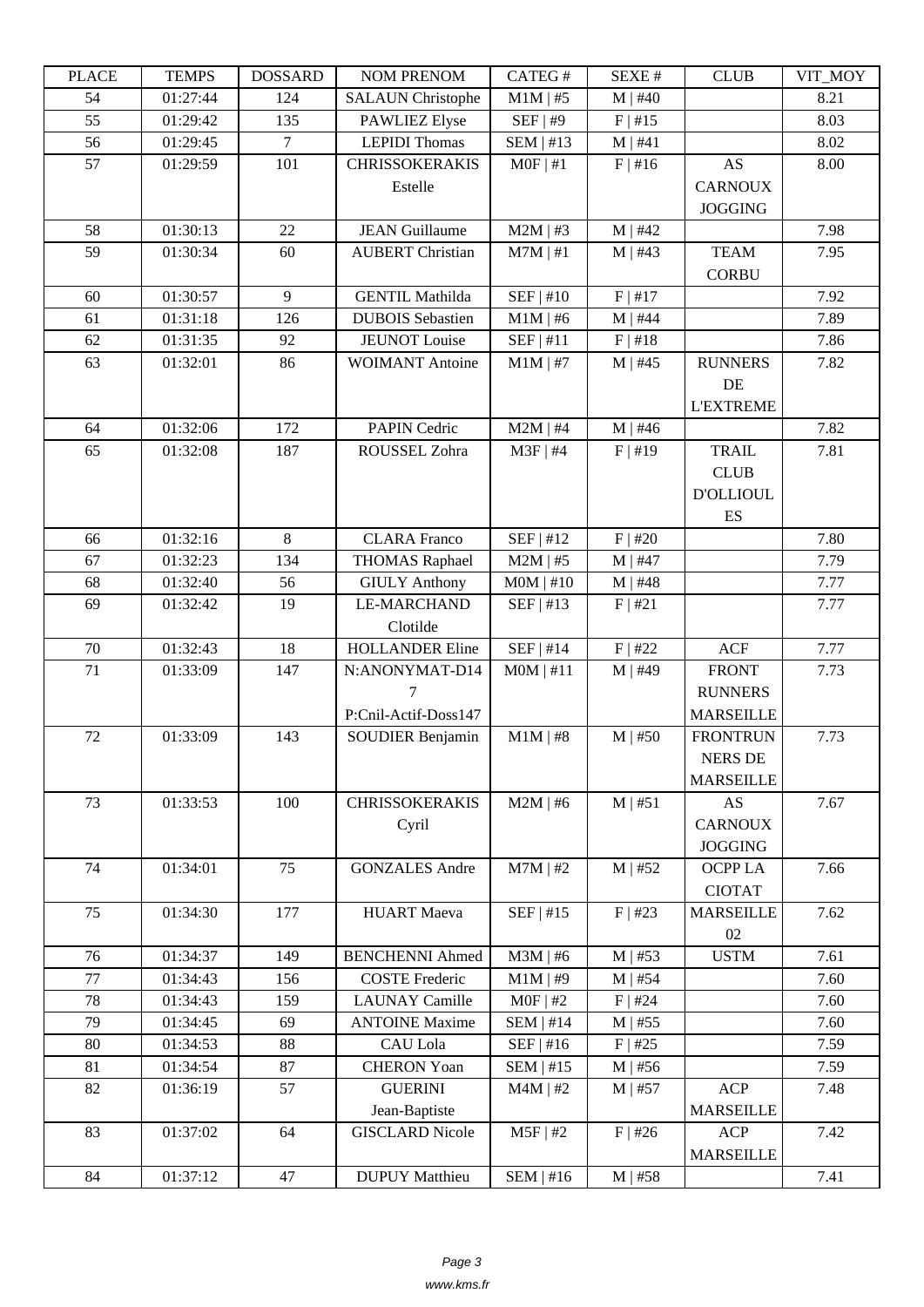| LEUCE | ר TL'IVII | <u> עוזה ממטען</u> | <b>INUMER NETVUM</b>     | CATLO T     | υL/VL π      | CLUD              | VII_MUI |
|-------|-----------|--------------------|--------------------------|-------------|--------------|-------------------|---------|
| 85    | 01:37:17  | 157                | CHAABIHI Hamid           | $M3M$   #7  | $M$   #59    | <b>SAINT</b>      | 7.40    |
|       |           |                    |                          |             |              | <b>CHRISTOL</b>   |         |
|       |           |                    |                          |             |              | <b>ATHLETIC</b>   |         |
|       |           |                    |                          |             |              | <b>CEVENOL</b>    |         |
|       |           |                    |                          |             |              | (SCAC)            |         |
| 86    | 01:37:27  | 28                 | <b>BOTBOL Johana</b>     | SEF   #17   | $F$   #27    |                   | 7.39    |
|       |           | 74                 | <b>BELMECHERI</b>        | $M2F$   #2  |              |                   |         |
| 87    | 01:37:32  |                    |                          |             | $F$   #28    | AYLAN&FI          | 7.38    |
|       |           |                    | Nawel-Fatiha             |             |              | LOU               |         |
| 88    | 01:37:41  | 61                 | <b>SARDI Franck</b>      | $M3M$   #8  | $M$   #60    |                   | 7.37    |
| 89    | 01:37:43  | 119                | <b>CAPPAI Alain</b>      | $M5M$   #3  | M   #61      | <b>SCPAM</b>      | 7.37    |
| 90    | 01:37:55  | 53                 | <b>BOUCHOUCHA</b>        | $MOM$   #12 | $M$   #62    |                   | 7.35    |
|       |           |                    | Slim-Wilad               |             |              |                   |         |
| 91    | 01:38:08  | 154                | <b>BELTRAN</b> Pierre    | $MOM$   #13 | $M$   #63    |                   | 7.34    |
| 92    | 01:38:34  | 106                | <b>SALMON Betina</b>     | SEF   #18   | F   #29      |                   | 7.30    |
| 93    | 01:38:44  | 73                 | <b>MANCA Frederic</b>    | $M4M$   #3  | $M$   #64    |                   | 7.29    |
| 94    | 01:39:34  | 166                | <b>LEFEVRE</b> Madeleine | SEF   #19   | $F$   #30    |                   | 7.23    |
| 95    | 01:39:38  | 44                 | <b>LANDURE Julien</b>    | $M2M$   #7  | $M$   #65    |                   | 7.23    |
| 96    | 01:39:52  | 148                | <b>BELHOCINE Nora</b>    | $M4F$   #1  | F   #31      | <b>ACP</b>        | 7.21    |
|       |           |                    |                          |             |              | <b>MARSEILLE</b>  |         |
| 97    | 01:40:03  | 115                | <b>ARABIKIAN</b>         | $M4M$   #4  | $M$   #66    | <b>ENDURANC</b>   | 7.20    |
|       |           |                    | Jean-Philippe            |             |              | E 13              |         |
|       |           |                    |                          |             |              | <b>MARSEILLE</b>  |         |
|       |           |                    |                          |             |              |                   |         |
| 98    | 01:40:16  | 95                 | <b>CAILLAUD-WEBER</b>    | $M3F$   #5  | $F$   #32    | <b>GARDANNE</b>   | 7.18    |
|       |           |                    | Delphine                 |             |              |                   |         |
| 99    | 01:41:31  | 137                | <b>MARCOTTE Thomas</b>   | $M1M$   #10 | $M$   #67    |                   | 7.09    |
| 100   | 01:41:38  | 38                 | <b>BEICKERT</b> Jerome   | $M2M$   #8  | $M$   #68    | <b>ACP</b>        | 7.08    |
|       |           |                    |                          |             |              | <b>MARSEILLE</b>  |         |
| 101   | 01:41:45  | 174                | <b>LUTHRINGSHAUSE</b>    | $M2M$   #9  | $M$   #69    |                   | 7.08    |
|       |           |                    | R Michel                 |             |              |                   |         |
| 102   | 01:41:47  | 78                 | <b>GRILLET</b> Michael   | $SEM$   #17 | $M$   #70    | <b>CLES</b>       | 7.07    |
|       |           |                    |                          |             |              | <b>GARDANNE</b>   |         |
| 103   | 01:41:50  | 167                | <b>AUDABRAM</b>          | $MOF$   #3  | $F$   #33    | <b>TEAM</b>       | 7.07    |
|       |           |                    | Caroline                 |             |              | <b>TRAIL'QUIL</b> |         |
|       |           |                    |                          |             |              | LOU(09)           |         |
| 104   | 01:42:04  | 94                 | <b>CALATRABA Lionel</b>  | $M2M$   #10 | M   #71      | <b>TRAIL</b>      | 7.05    |
|       |           |                    |                          |             |              | <b>CLUB DE</b>    |         |
|       |           |                    |                          |             |              | <b>PROVENCE</b>   |         |
| 105   | 01:42:33  | 175                | <b>AZNAR Sylviane</b>    | $M6F$   #1  | $F$   #34    | <b>ENDURANC</b>   | 7.02    |
|       |           |                    |                          |             |              | E 13              |         |
|       |           |                    |                          |             |              | <b>MARSEILLE</b>  |         |
|       |           |                    |                          |             |              |                   |         |
| 106   | 01:42:37  | 189                | <b>TRANI</b> Stephanie   | $MOF$   #4  | $F$   #35    |                   | 7.02    |
| 107   | 01:42:57  | 80                 | <b>TURINI Marie</b>      | SEF   #20   | F   #36      | <b>CLES</b>       | 6.99    |
|       |           |                    |                          |             |              | <b>GARDANNE</b>   |         |
| 108   | 01:43:10  | 173                | DJERRIRI Sonia           | $M1F$   #1  | $F$   #37    |                   | 6.98    |
| 109   | 01:43:49  | 176                | <b>BELMANT</b> Gauthier  | SEM   #18   | $M$   #72    |                   | 6.94    |
| 110   | 01:44:36  | 42                 | <b>CHIRAT Virginie</b>   | $M2F$   #3  | $F$   #38    |                   | 6.88    |
| 111   | 01:44:36  | 41                 | <b>CUNY</b> Caroline     | $M2F$   #4  | $F$   #39    |                   | 6.88    |
| 112   | 01:45:55  | 63                 | DECKERS Sami             | $MOM$   #14 | $M$   #73    |                   | 6.80    |
| 113   | 01:46:56  | 66                 | <b>SABATTIER Lionel</b>  | $M1M$   #11 | $M \mid #74$ | <b>ACP</b>        | 6.73    |
|       |           |                    |                          |             |              | <b>MARSEILLE</b>  |         |
|       |           |                    |                          |             |              |                   |         |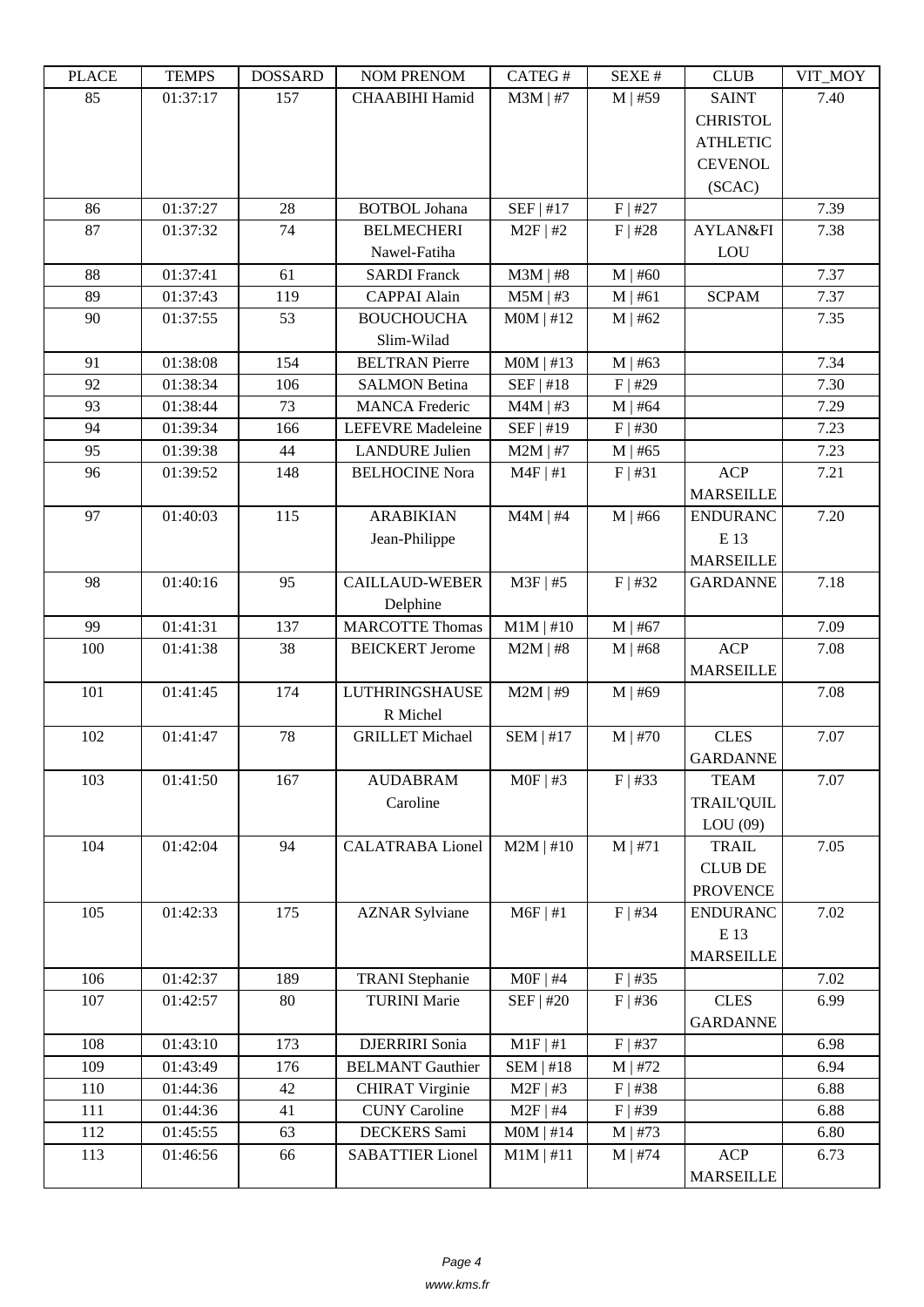| TLAUL | L LIVIII IJ | <b>UUUUUUU</b> | <b>INUMER NETVUM</b>    | <b>CATLOT</b> | DL/AL π      | CLUD             | VII_MUI |
|-------|-------------|----------------|-------------------------|---------------|--------------|------------------|---------|
| 114   | 01:47:00    | 113            | <b>VASSEUR</b>          | $M6M$   #3    | $M$   #75    | <b>CANICROSS</b> | 6.73    |
|       |             |                | Jean-Francois           |               |              | 13               |         |
| 115   | 01:47:11    | 46             | <b>GIORDANO Daniel</b>  | $M3M$   #9    | $M$   #76    |                  | 6.72    |
| 116   | 01:47:49    | 165            | <b>MARTIN</b> Hortense  | SEF   #21     | $F$   #40    |                  | 6.68    |
| 117   | 01:47:50    | 161            | <b>PLAQUEVENT</b>       | SEF   #22     | F   #41      |                  | 6.68    |
|       |             |                | Louise                  |               |              |                  |         |
| 118   | 01:48:00    | 84             | <b>VINCENTI</b> Sophie  | $M2F$   #5    | $F$   #42    |                  | 6.67    |
| 119   | 01:48:14    | 111            | <b>PERSOUYRE</b>        | $M2F$   #6    | $F$   #43    |                  | 6.65    |
|       |             |                | Marianne                |               |              |                  |         |
| 120   | 01:48:29    | 24             | <b>WALFARD Antoine</b>  | $MOM$   #15   | $M$   #77    |                  | 6.64    |
| 121   | 01:48:44    | 120            | <b>GASTALDI</b> Julie   | SEF   #23     | $F$   #44    | <b>ENDURANC</b>  | 6.62    |
|       |             |                |                         |               |              | E 13             |         |
|       |             |                |                         |               |              | <b>MARSEILLE</b> |         |
| 122   | 01:49:17    | 151            | <b>GIORDANO</b>         | $M2F$   #7    | $F$   #45    | <b>USTM</b>      | 6.59    |
|       |             |                | Marie-Pierre            |               |              | <b>JOGGING</b>   |         |
|       |             |                |                         |               |              |                  |         |
|       |             |                |                         |               |              | <b>RTM</b>       |         |
| 123   | 01:49:17    | 39             | <b>MAUREL Laurent</b>   | $M2M$   #11   | $M$   #78    |                  | 6.59    |
| 124   | 01:49:40    | 123            | <b>DURAULT</b> Audrey   | $M1F$   #2    | $F$   #46    |                  | 6.57    |
| 125   | 01:49:45    | 150            | <b>BAPST</b> Michael    | $MOM$   #16   | $M \mid #79$ | <b>URBAN</b>     | 6.56    |
|       |             |                |                         |               |              | <b>RUNNERS</b>   |         |
|       |             |                |                         |               |              | <b>MARSEILLE</b> |         |
| 126   | 01:50:15    | 29             | <b>VIALARD Anouk</b>    | SEF   #24     | $F$   #47    |                  | 6.53    |
| 127   | 01:50:16    | 52             | <b>VOLLONO</b> Lucie    | SEF   #25     | $F$   #48    |                  | 6.53    |
| 128   | 01:50:28    | 117            | FRANCHETTO Ilenia       | SEF   #26     | $F$   #49    |                  | 6.52    |
| 129   | 01:50:39    | 36             | <b>FERRAND</b> Serge    | $M6M$   #4    | $M$   #80    |                  | 6.51    |
| 130   | 01:51:54    | 32             | DARDAYROL Iris          | SEF   #27     | $F$   #50    |                  | 6.43    |
| 131   | 01:52:03    | 27             | <b>ANTON Rejane</b>     | SEF   #28     | F   #51      |                  | 6.43    |
| 132   | 01:52:46    | $\overline{2}$ | <b>BAUERLE Aurelien</b> | $M1M$   #12   | M   #81      |                  | 6.38    |
| 133   | 01:53:32    | 142            | <b>COLONNA</b> Stephane | $M4M$   #5    | $M$   #82    | <b>FRONTRUN</b>  | 6.34    |
|       |             |                |                         |               |              | <b>NERS</b>      |         |
|       |             |                |                         |               |              | <b>MARSEILLE</b> |         |
| 134   | 01:54:37    | 72             | <b>GUIDOT</b> Caroline  | $M5F$   #3    | F   #52      | OCCP LA          | 6.28    |
|       |             |                |                         |               |              | <b>CIOTAT</b>    |         |
| 135   | 01:54:52    | 141            | <b>RIPERT Dominique</b> | $M3F$   #6    | $F$   #53    | <b>ENDURANC</b>  | 6.27    |
|       |             |                |                         |               |              | E 13             |         |
|       |             |                |                         |               |              | <b>MARSEILLE</b> |         |
| 136   | 01:55:08    | 50             | <b>FRANCESCHI</b>       | $M4F$   #2    | $F$   #54    |                  | 6.25    |
|       |             |                | Frederique              |               |              |                  |         |
| 137   | 01:55:36    | 164            | <b>BARACH Geraud</b>    | $M2M$   #12   | $M$   #83    | <b>OTOS</b>      | 6.23    |
| 138   | 01:55:37    | 163            | <b>BARACH</b> Sophie    | $M2F$   #8    | $F$   #55    |                  | 6.23    |
| 139   | 01:55:39    | 35             | <b>GRYCZA Pauline</b>   | SEF   #29     | $F$ #56      |                  | 6.23    |
| 140   | 01:56:36    | 114            | <b>CHOURAQUI Laure</b>  | $M6F$   #2    | $F$   #57    | <b>ENDURANC</b>  | 6.17    |
|       |             |                |                         |               |              | E 13             |         |
|       |             |                |                         |               |              | <b>MARSEILLE</b> |         |
| 141   | 01:56:44    | 65             | <b>DESPORTES Michel</b> | $M6M$   #5    | $M$   #84    |                  | 6.17    |
| 142   | 01:57:35    | 49             | <b>FRANCESCHI</b>       | $M4M$   #6    | $M$   #85    |                  | 6.12    |
|       |             |                | Jean-Michel             |               |              |                  |         |
| 143   | 01:57:54    | 128            | <b>CIMBER</b>           | $M1F$ #3      | $F$   #58    | AS               | 6.11    |
|       |             |                | Marie-Christine         |               |              | <b>CARNOUX</b>   |         |
|       |             |                |                         |               |              |                  |         |
|       |             |                |                         |               |              | JOGGING.         |         |